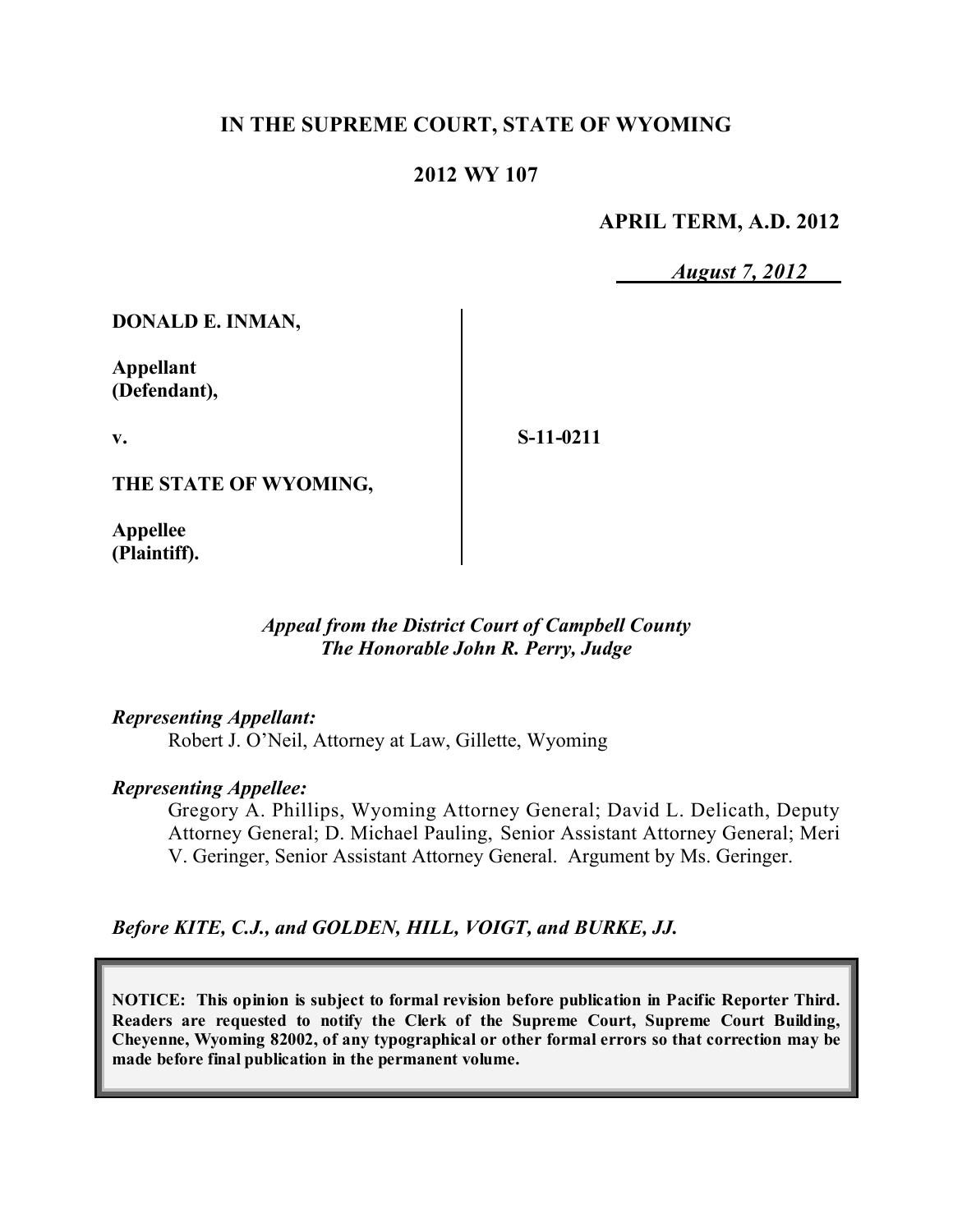## **GOLDEN**, Justice.

[¶1] Donald Inman (Inman) appeals his aggravated assault and battery conviction. Inman did not deny that he assaulted the victim, but claimed he acted in defense of himself and his family. On appeal, Inman asserts the district court erred in allowing a detective to provide lay opinion testimony as to the location of the assault. He also asserts the district court erred in denying his motions for judgment of acquittal, arguing that the victim's testimony was contradictory and so inherently unreliable that a reasonable juror could not have accepted the victim's version of events and rejected Inman's claim of self defense. We affirm.

### **ISSUES**

[¶2] Inman presents the following issues on appeal:

1. The denial by the Honorable District Judge John R. Perry of Defendant's Motion in Limine: WRE 701 dated January 5, 2011 and the admission of improper lay opinion evidence of Gillette Detective Becky Elger; and

2. The denial by the Honorable District Judge John R. Perry of Defendant's Motion for Judgment of Acquittal – Criminal Rule 29(c) dated March 25, 2011.

# **FACTS**

[¶3] On September 14, 2010, Jerrod Wilson (Wilson) moved from Oklahoma to Gillette, Wyoming, with his wife and their infant son. Wilson's wife is Inman's sister, and when they arrived in Gillette, the Wilsons stayed with Inman in an apartment that he shared with his girlfriend and their two children.

[¶4] On September 17, 2010, Inman and Wilson went together to run an errand and to a bar to celebrate Wilson's new job. Over the course of about two hours, Inman drank two to three beers, and Wilson drank four beers and two shots of hard liquor. While they were drinking, Wilson told Inman that he had broken his wife's nose, pushed her down when she was pregnant, and had been unfaithful to her. Inman testified:

> A. He told me about the stuff that happened with my sister in the past, about the times he hit her and broke her nose. And I believe he pushed her down when she was pregnant. And then I believe he said he was – hadn't been faithful as well.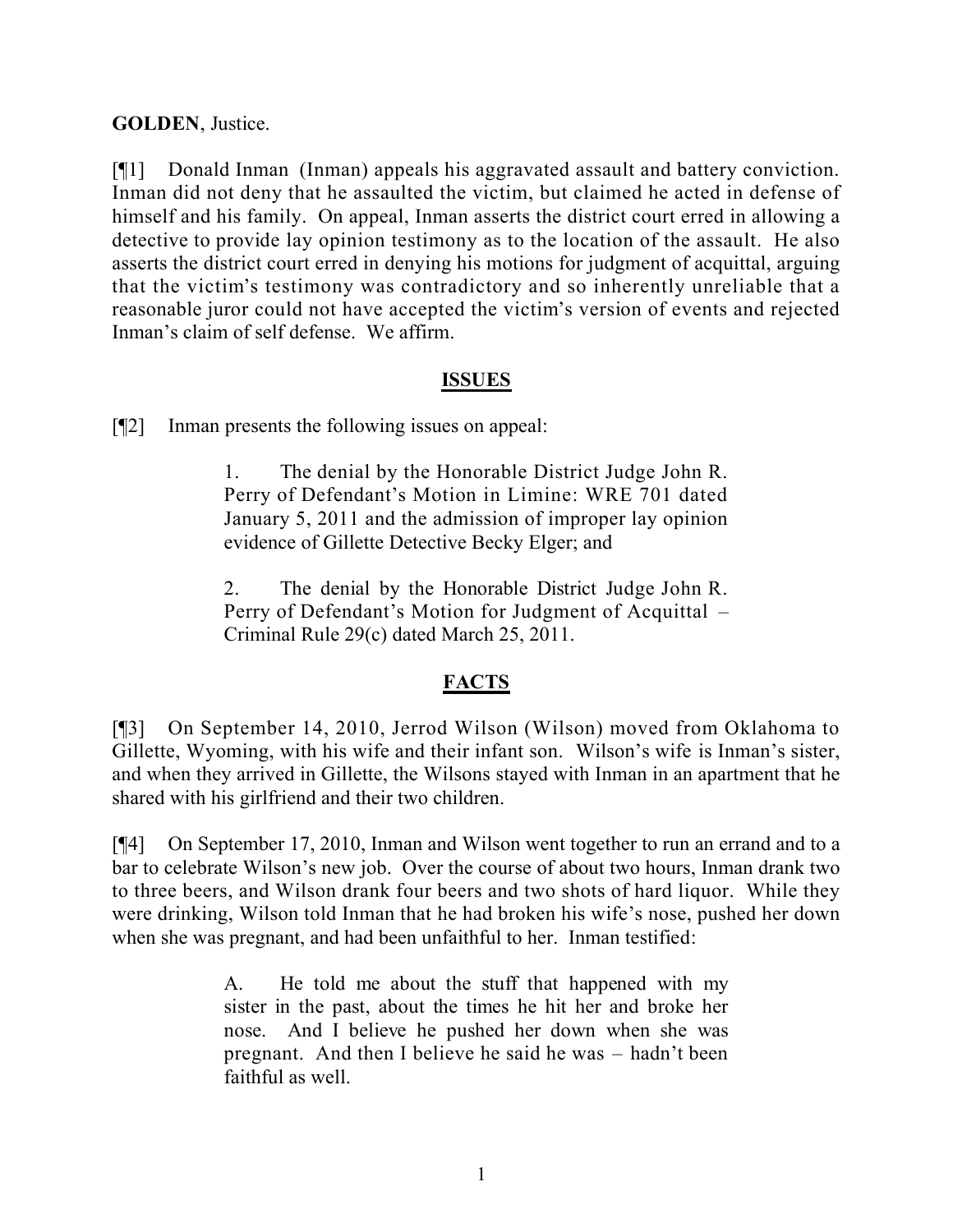Q. How did that make you feel?

A. Uneasy and not good, but, you know, I was still wanting to give him the benefit of the doubt. He came up here for a new start, and I was going to give it to him.

Q. How was his attitude about telling you about these things about your sister?

A. It sucked when he was talking about it. It's like he had like an I-don't-care attitude. It was real – it disturbed me. It really did. It was a really shitty attitude.

Q. Did you think those things were a big deal?

A. Yes. That's my sister. Yeah. Yeah.

\* \* \* \*

Q. How was the ride back to your apartment?

A. It was pretty quiet. We really didn't talk much. I didn't want to talk to him that much to tell you the truth.

[¶5] When the two men returned to Inman's apartment, Wilson began arguing with his wife, who was upset with him for being gone too long. Inman intervened in the argument, exchanged words with Wilson, and ordered Wilson to leave the apartment. Wilson left the apartment and went to the parking lot of the apartment building. He sat down by a dumpster, became cold, and yelled to Inman, who was standing outside on the balcony, to throw him a jacket. Inman refused.

[¶6] Inman and Wilson provided different accounts of how the assault occurred. Inman testified that Wilson came back to the apartment, which was on the building's second floor, and began yelling, and banging and kicking on the door. Inman feared for the safety of his family and himself because of the way Wilson was acting and because he knew of Wilson's prior abusive behavior and that Wilson had been diagnosed with a bipolar condition. Inman grabbed a pipe from near the apartment's front door. He described the pipe as a safety rod with a V on one end that fits under a door handle and a sharp plastic tip on the other end that grips the carpet. Inman opened the apartment door and Wilson fled through the stairwell door and down the stairs. Inman chased Wilson down the stairs to make sure he left. When Inman reached the landing between the two sets of stairs, Wilson turned and charged back toward Inman, which was when Inman struck Wilson on the head with the pipe.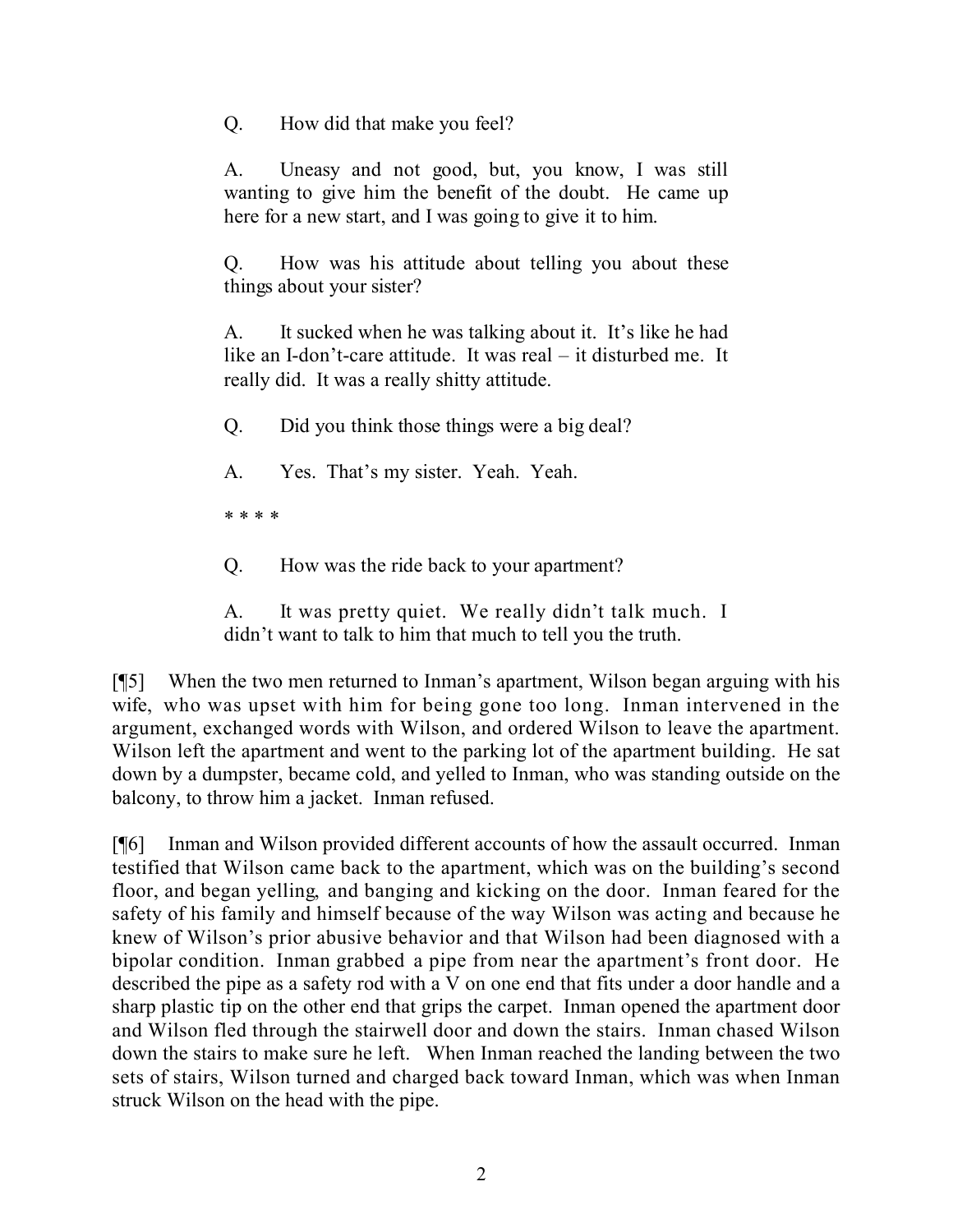[¶7] Wilson told a different version of events. He testified that when Inman would not throw a jacket to him from the balcony, he came back in the building to get the jacket. Wilson was just inside the building's entrance door on the main floor, when Inman came down the stairs carrying a pipe. Inman threatened Wilson with the pipe, and Wilson told Inman he just wanted a jacket. Wilson testified that Inman then hit him with the pipe and everything went black.

[¶8] Wilson was taken to the hospital by ambulance, and a three-inch laceration to his head was closed with sutures and staples. Because he was lapsing in and out of consciousness, Wilson was kept overnight in the hospital for observation.

[¶9] On September 20, 2010, Inman was charged with one count of aggravated assault and battery. On January 3, 2011, Inman filed a motion to dismiss based on the statements contained in a document entitled "Affidavit of Non-Cooperation and Request for Dismissal of Jerrod Wilson." In his affidavit, Wilson attested that he did not remember much about Inman's assault on him because of the amount of alcohol that he had consumed earlier in the evening, and that he no longer wished to cooperate in the prosecution of Inman because Wilson had been acting irrationally that night and Inman struck him in self defense. The district court denied the motion to dismiss.

[¶10] On January 5, 2011, Inman filed a motion in limine seeking to prevent law enforcement officers from testifying, as lay witnesses, to their opinions regarding the physical evidence collected at the scene of Inman's assault. The district court denied the motion, explaining that the testimony at issue was not scientific, that the State had not performed any scientific analysis on the evidence at the scene, and that if the State were to perform such analysis, that information must be provided to Inman who would then be permitted to employ his own experts to verify the analysis.

[¶11] A jury trial on the charges against Inman was held on March 14, 2011, through March 15, 2011. At the conclusion of the State's case, Inman moved for a judgment of acquittal. The district court denied the motion, ruling that evidence had been presented on all elements of the charged crime, that the quality of the evidence was such that the case would be allowed to go forward, and that a jury may infer that all of the elements of the crime were proven beyond a reasonable doubt. On March 15, 2011, the jury returned a guilty verdict.

[¶12] On March 25, 2011, Inman renewed his motion for judgment of acquittal alleging insufficient evidence to sustain the verdict. On April 5, 2011, the district court denied the motion, finding that "based upon the evidence presented at trial, the fact-finder could have reasonably concluded that the defendant committed the crime charged in the Information."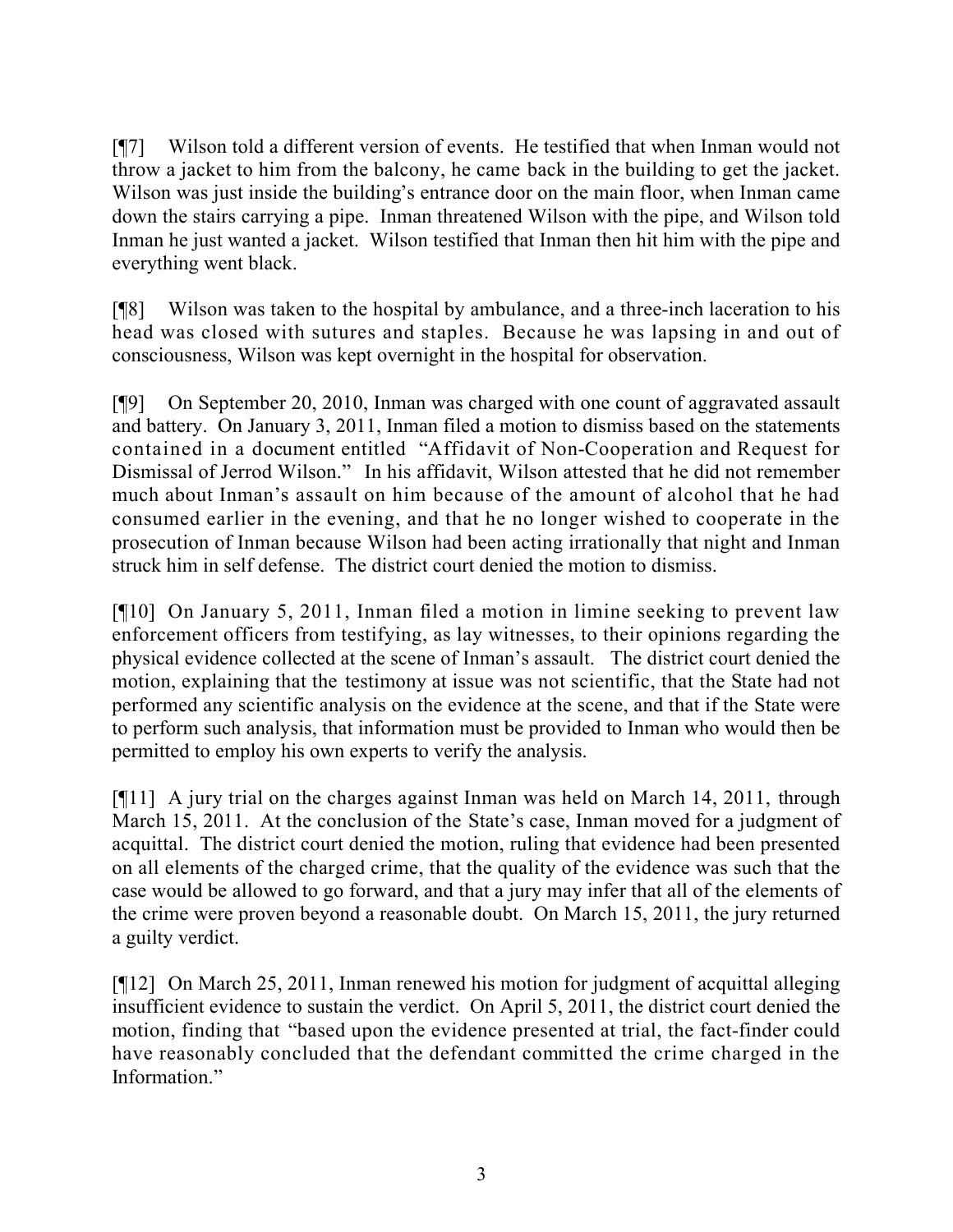#### **STANDARD OF REVIEW**

[¶13] This Court reviews decisions regarding the admissibility of evidence for an abuse of discretion. *Boucher v. State*, 2011 WY 2, ¶ 40, 245 P.3d 342, 361 (Wyo. 2011).

> A trial court's decision on the admissibility of evidence is entitled to considerable deference, and will not be reversed on appeal unless the appellant demonstrates a clear abuse of discretion. As long as there exists a legitimate basis for the trial court's ruling, that ruling will not be disturbed on appeal.

*Id.* (quoting *Phillip v. State*, 2010 WY 14, ¶ 10, 225 P.3d 504, 509 (Wyo. 2010)). "Determining whether the trial court abused its discretion involves the consideration of whether the court could reasonably conclude as it did, and whether it acted in an arbitrary or capricious manner." *Lancaster v. State*, 2002 WY 45, ¶ 11, 43 P.3d 80, 87 (Wyo. 2002). Further, "[e]ven where a trial objection has been made to the admission of evidence, error cannot be found unless 'a substantial right of the party is affected.'" *Id*., ¶ 12, 43 P.3d at 87 (citing W.R.E. 103).

[¶14] Our standard applicable to review of a denial of a motion for a judgment of acquittal is as follows:

> Our responsibility in considering the propriety of a ruling on a motion for judgment of acquittal is the same as that of the trial court. *Cloman v. State*, Wyo., 574 P.2d 410 (1978). The question raised is the sufficiency of the evidence to sustain the charge, which is a matter to be determined within the sound discretion of the trial court. *Chavez v. State*, Wyo., 601 P.2d 166 (1979); *Montez v. State*, Wyo., 527 P.2d 1330 (1974). In making that determination the district court must assume the truth of the evidence of the State and give to the State the benefit of all legitimate inferences to be drawn from that evidence. If a prima facie case is demonstrated when the evidence is so examined, the motion for judgment of acquittal properly is denied. *Russell v. State*, Wyo., 583 P.2d 690 (1978). It is proper to grant a motion for judgment of acquittal only if there is no substantial evidence to sustain the material allegations relating to the offense that is charged. *Heberling v. State*, Wyo., 507 P.2d 1 (1973), cert. denied 414 U.S. 1022, 94 S.Ct. 444, 38 L.Ed.2d 313 (1973); *Fresquez v. State*, Wyo., 492 P.2d 197 (1971). Such a result is indicated if the evidence requires the jury to speculate or conjecture as to the defendant's guilt or if a reasonable juror must have a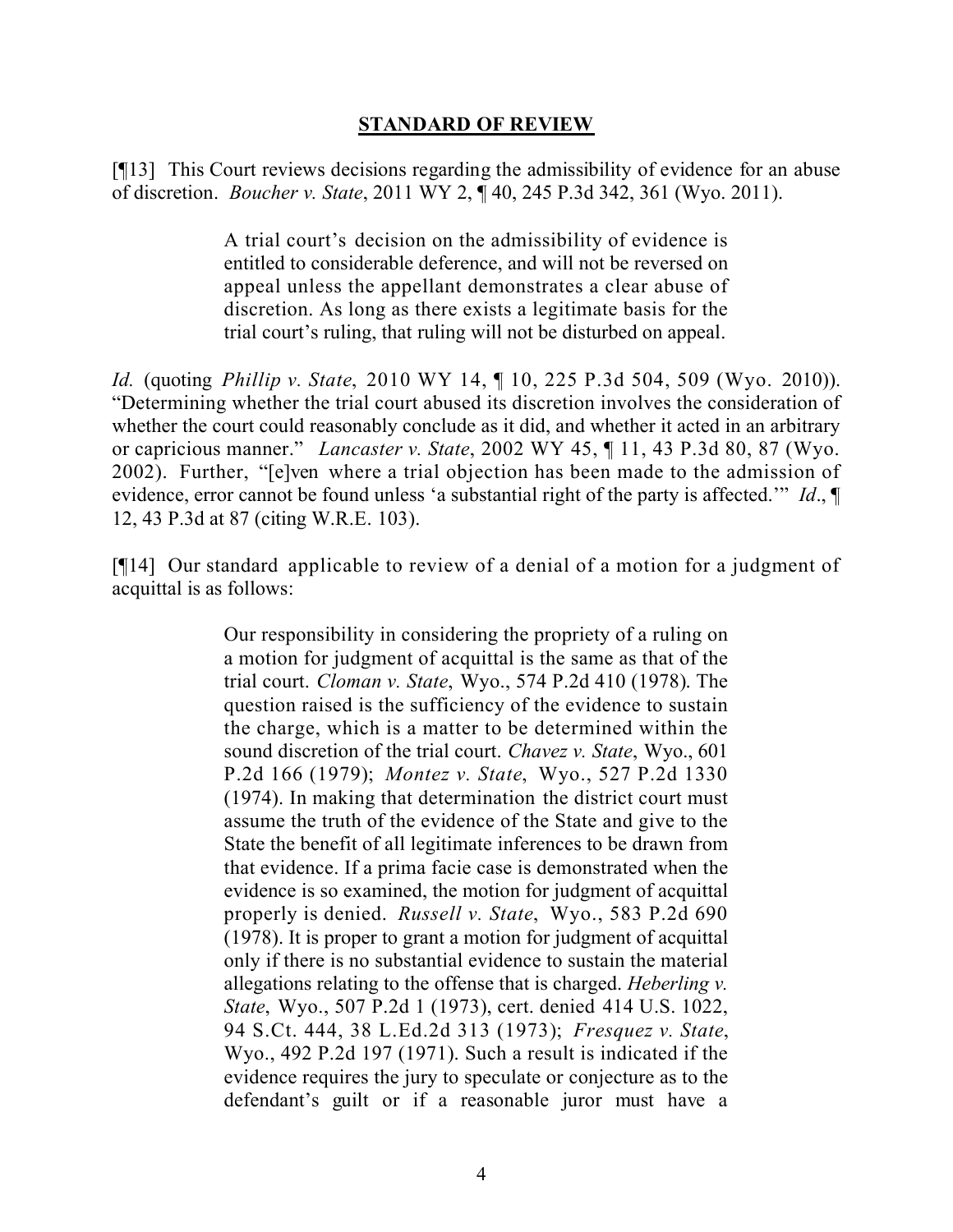reasonable doubt as to the existence of any of the essential elements of the crime when the evidence is viewed in the light most favorable to the State. *Chavez v. State, supra; Russell v. State, supra.*

*Taylor v. State*, 2011 WY 18, ¶ 10, 246 P.3d 596, 598-99 (Wyo. 2011) (quoting *Martinez v. State*, 2009 WY 6, ¶ 11, 199 P.3d 526, 530 (Wyo. 2009)); *see also Benjamin v. State*, 2011 WY 147, ¶ 44, 264 P.3d 1, 12 (Wyo. 2011).

# **DISCUSSION**

## **A. Lay Opinion Testimony of Detective Elger**

[¶15] Inman argues that the district court erred in denying his motion in limine and in allowing Detective Becky Elger of the Gillette Police Department to provide opinion testimony based on her observations of the physical evidence found at the scene. Specifically, Inman objects to the admission of Detective Elger's testimony based on his contention that the testimony used the technical terms "trail" and "splatter" and resulted in an opinion, based not on Detective Elger's observations, but based instead on the application of specialized or expert knowledge. Inman cites to the following testimony as impermissible:

> Q. And walk us through doing the crime scene. What does that entail?

> A. We took photographs. One point there was a video taken. We measured blood spots, picked up pieces of evidence that ultimately came from the end of the pipe that was used. We collected the pipe. We took measurements from the area of the first trail or spot of blood to where the final resting place was, where the blood – the biggest spot of blood was, where the officers stated Mr. Wilson had fallen.

\* \* \* \*

A. This is the hallway. There's a door here goes into the first floor hallway. Then the stairs take off right here, and there's a series of stairs, I think seven or eight of them maybe that come up to a small landing. And then there's another set of stairs that go on up to the second floor. The blood trail went all the way through the door. There was blood on the door and on the doorjamb. Blood in the hall entryway and up to the bottom step of this first set of steps.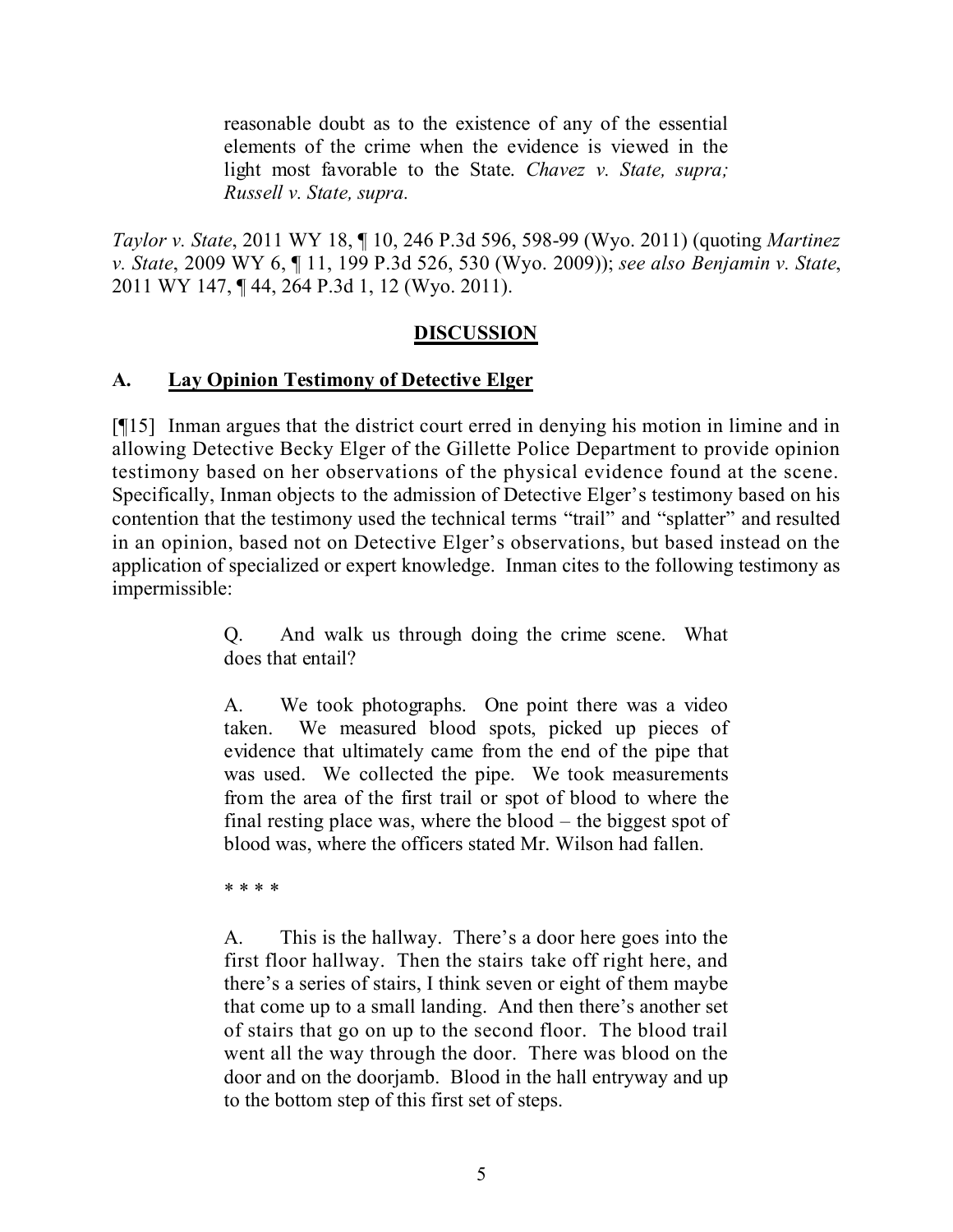\* \* \* \*

A. He had – it was in the same trail of blood. Some of it was splatter. Some of it looked like maybe somebody had pushed the door. And it was in the same trail as the blood spots out to the main pool of blood.

\* \* \* \*

Q. Based upon your review of where the blood was located and the plastic was located, were you able to determine where the assault occurred?

A. It appeared the assault occurred at the bottom of the staircase on the first landing and entryway of the building.

[¶16] Detective Elger's testimony was not offered as expert opinion testimony, but was instead offered and admitted as lay opinion testimony pursuant to Rule 701 of the Wyoming Rules of Evidence. Rule 701 provides:

> If the witness is not testifying as an expert, his testimony in the form of opinions or inferences is limited to those opinions or inferences which are (a) rationally based on the perception of the witness and (b) helpful to a clear understanding of his testimony or the determination of a fact in issue.

W.R.E. 701.

[¶17] In reviewing the history of revisions to the rules of evidence, this Court has observed:

> "It was the intent of the framers of the Rules of Evidence to considerably relax the prohibition against receipt of opinion testimony both by expert and lay witnesses. Generally, the rules should be liberally construed to allow the admission of such evidence. \* \* \* "

*Brockett v. Prater*, 675 P.2d 638, 641 (Wyo. 1984) (quoting *McCabe v. R.A. Manning Const. Co., Inc.*, 674 P.2d 699, 705 (Wyo. 1983)).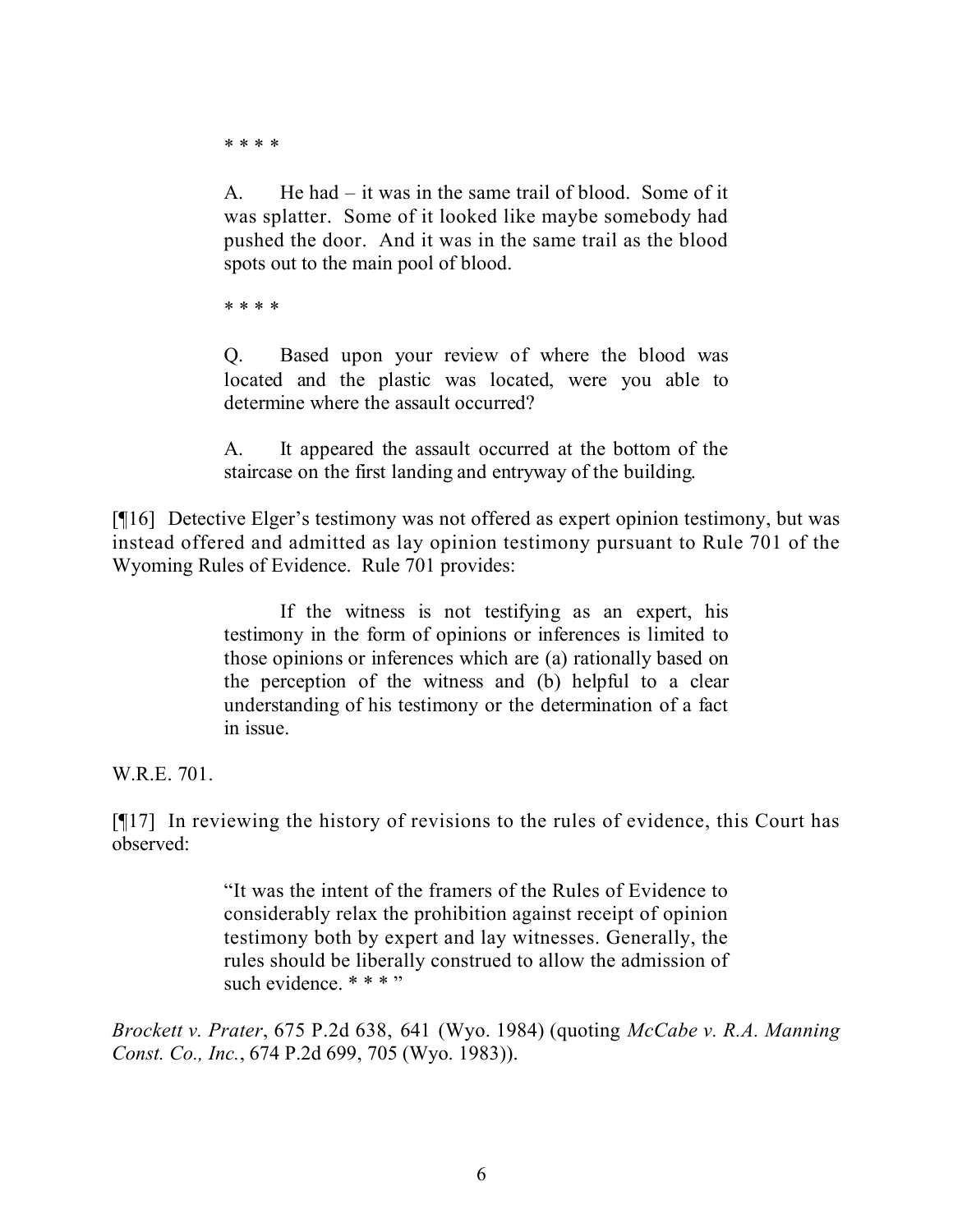[¶18] Under Rule 701, "the witness must have perceived firsthand the pertinent events or matters, and his inferences or opinion must be rationally based on his perception; his testimony must be rejected if his firsthand observation was inadequate to support an opinion." *Tucker v. State*, 2010 WY 162, ¶ 18, 245 P.3d 301, 306 (Wyo. 2010) (quoting *Schmunk v. State*, 714 P.2d 724, 735 (Wyo. 1986)). We have explained:

> Lay opinion testimony is intended "only to help the jury or the court to understand the facts about which the witness is testifying and not to provide specialized explanations or interpretations that an untrained layman could not make if perceiving the same acts or events." [*United States v.*] *Peoples*, 250 F.3d [630,] 641 [(8 th Cir. 2001)] (citing *United States v. Cortez*, 935 F.2d 135, 139-40 (8th Cir. 1991); *United States v. Figueroa-Lopez*, 125 F.3d 1241, 1244-45 (9th Cir. 1997)). In accordance with this principle, we have held that "W.R.E. 701 cannot be read to allow a witness who fails to qualify as an expert to offer opinion testimony 'where the subject in question lies outside the realm of common experience and requires special skill or knowledge.'" *Carroll v. Bergen*, 2002 WY 166, ¶ 21, 57 P.3d 1209, 1217 (Wyo. 2002) (citing *Kemper Architects, P.C. v. McFall, Konkel & Kimball Consulting Engineers, Inc.*, 843 P.2d 1178, 1190 (Wyo. 1992) (quoting 3 David W. Louisell & Christopher B. Mueller, Federal Evidence § 376 at 419 (Supp. 1992))).

\* \* \* \*

If a witness's testimony draws on experience beyond the ken of the average person, that witness must meet the qualification requirements of Rule 702.

*Tucker*, ¶¶ 20-21, 245 P.3d at 307.

[¶19] In *Tucker*, we found law enforcement testimony crossed the line between lay opinion and expert opinion when a police officer offered his opinion as to the positioning of a vehicle's occupants at the time of an accident. *Tucker*, ¶ 24, 245 P.3d at 308. The testifying officer based his opinion on "'the factors of the statements I have taken, the victims at the scene, their injuries, the blood splatters, the blood coming from the back and side, [and] the evidence taken for DNA [testing,]' . . . '[and] the secondhand accounts from the witnesses at the bar and the DNA evidence obtained after it was sent to a crime lab for testing." *Id.*, 19, 245 P.3d at 307. The officer also provided accident reconstruction testimony based on his many hours in basic and advanced accident investigation courses. *Id*., ¶ 23, 245 P.3d at 308. We concluded: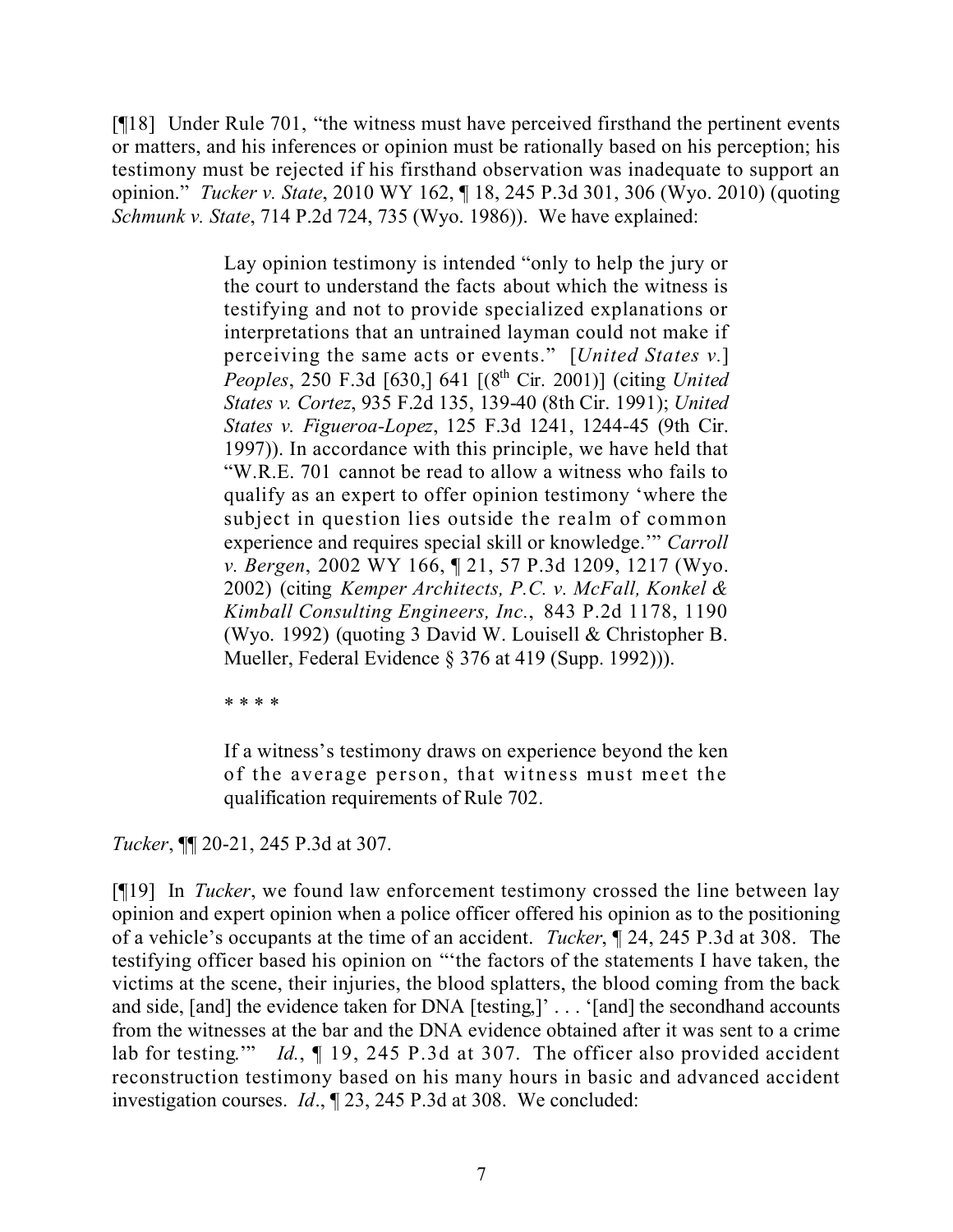The officer's testimony was not proper lay opinion testimony. The testimony was based on matters beyond the officer's personal knowledge or perception, and was based in large measure on the officer's training and experience, which were beyond the ken of the average person.

# *Tucker*, ¶ 24, 245 P.3d at 308.

[¶20] The testimony of Detective Elger is distinguishable from the testimony this Court found impermissible in *Tucker*. Detective Elger's testimony did not draw on scientific or specialized knowledge or experience, such as the size, shape or angle of individual blood drops, or technical characteristics of the blood trail. Instead, Detective Elger's opinion as to where the assault occurred was based directly on what she observed at the crime scene, that is, the location where she observed blood and pieces of plastic that broke off the weapon. Detective Elger testified to a common sense conclusion from her observations: the blood drops started at Point A and ended in a pool at Point B, where the victim fell, and parts of the weapon were likewise found at Point A, and therefore the assault took place at Point A. We thus conclude that Detective Elger's testimony satisfied the first requirement of Rule 701, that it was rationally based on her perceptions rather than the application of specialized knowledge.

[¶21] We further find that Detective Elger's opinion was helpful to the trier of fact, as required by the second prong of Rule 701. Inman testified that he struck Wilson on the landing between the stairs leading from the second floor apartment to the building's first floor, when Wilson charged him on that landing. Wilson, on the other hand, testified that he had just reentered the building and was on the first floor when Inman attacked him with the pipe. Detective Elger's conclusion that the assault occurred on the first floor near the building entrance was thus helpful to the jury in making its determination whether Inman was the aggressor or was acting in self defense.

[¶22] Finally, we reject Inman's suggestion that Detective Elger's testimony invaded the province of the jury by allegedly removing the factual determination of self defense. It is certainly true that "a witness, lay or expert, may not express an opinion as to the guilt of the accused." *Cureton v. State*, 2007 WY 168, ¶ 10, 169 P.3d 549, 551 (Wyo. 2007). This Court has explained, however, that the proscription against such opinions is a narrow one.

> Opinion testimony, however, is not improper simply because it "embraces an ultimate issue to be decided by the trier of fact." W.R.E. 704. "An interpretation of the evidence by a witness, even though that interpretation may be important in establishing an element of the crime and thus leading to the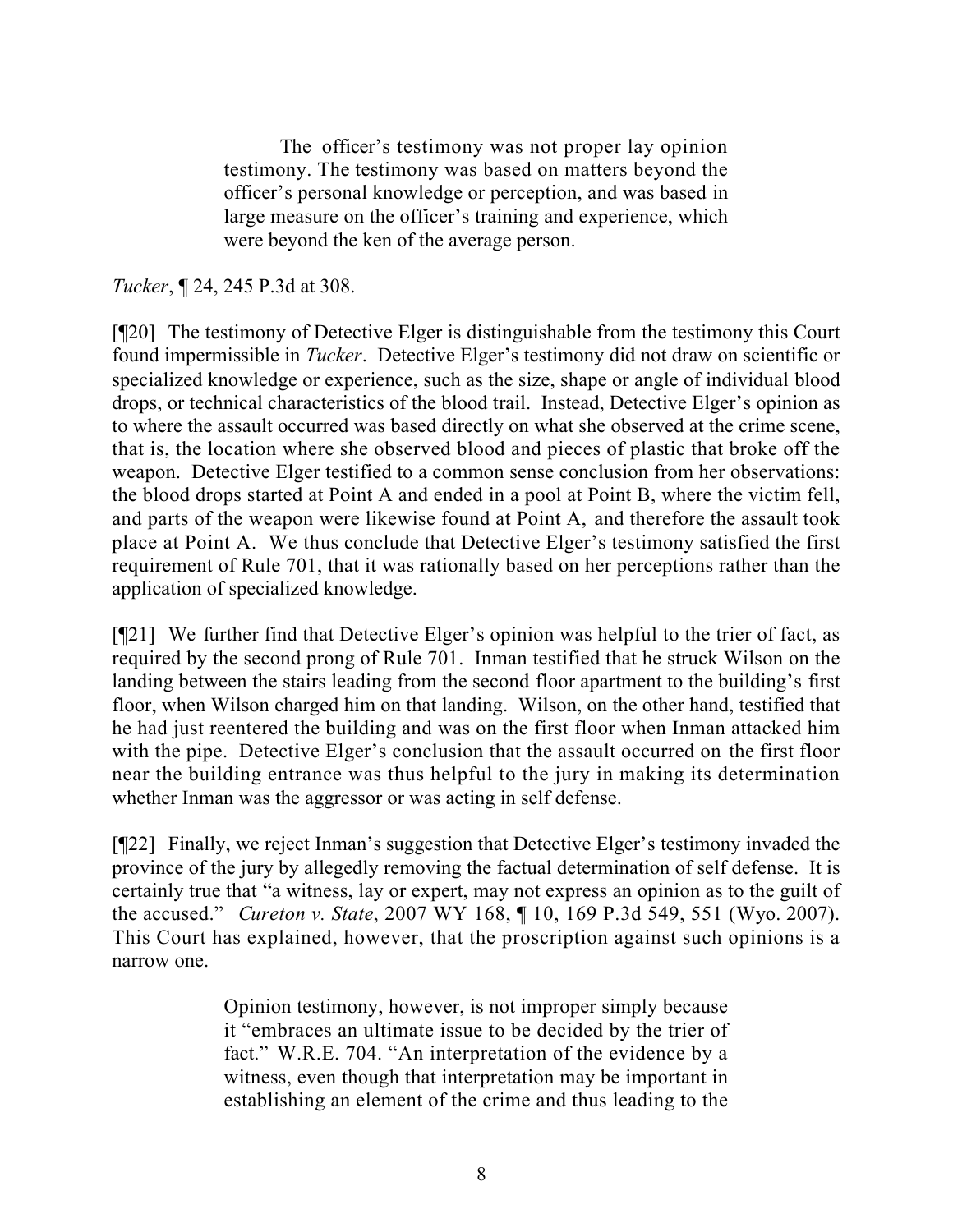inference of guilt, is not in the same category as an actual conclusional statement on the guilt or innocence of the accused party." *Saldana v. State*, 846 P.2d 604, 616 (Wyo. 1993). Thus, error occurs only where the testimony constitutes a direct opinion about the accused's guilt rather than relates information to assist the jury in resolving the factual issues placed before it.

*Cureton*, ¶ 10, 169 P.3d at 551.

[¶23] Detective Elger's testimony was relevant to the ultimate issue of self defense, but it did not express an opinion as to whether Inman acted in self defense. Moreover, her opinion testimony was rationally based on her observations of the crime scene, was not drawn from specialized, technical, or scientific knowledge, and was helpful to the trier of fact. We thus find no abuse of discretion in the district court's admission of the testimony.

# **B. Denial of Motion for Judgment of Acquittal**

[¶24] Inman's sole argument in support of his challenge to the denial of his motion for judgment of acquittal relates to the contradictions between Wilson's pretrial affidavit and his trial testimony. Inman contends in his brief that "the testimony of Mr. Wilson is of such poor quality that no reasonable juror could believe it and consequently reject the claim of Appellant of self-defense and defense of others beyond a reasonable doubt." We reject Inman's argument because it ignores our standard for reviewing the denial of a motion for judgment of acquittal, most particularly, the requirement that we accept the State's evidence as true. *See Benjamin*, ¶ 46, 264 P.3d at 12 ("We keep in mind, as we evaluate this claim, that we 'accept as true the State's evidence and all reasonable inferences which can be drawn from it. We do not consider conflicting evidence presented by the defendant.'") (quoting *Najera v. State*, 2009 WY 105, ¶ 5, 214 P.3d 990, 992 (Wyo. 2009)).

[¶25] The record is clear that Wilson's pretrial affidavit, prepared by Inman's counsel, contradicts Wilson's trial testimony. Wilson testified, however, concerning his signing of the affidavit and the differences between his trial testimony and the affidavit. He testified that the affidavit came in the mail and that he did not prepare the document himself or provide any of the information that was contained in the affidavit. He further testified that he signed the document without reading it, that he signed it because he believed that he then would not be required to testify, and that his trial testimony, not what was stated in the affidavit, was a true account of what happened the night of September 17, 2010. Consistent with this testimony, Wilson's wife testified that Inman told her that if Wilson would sign the affidavit, Wilson would not be required to testify. She also testified that